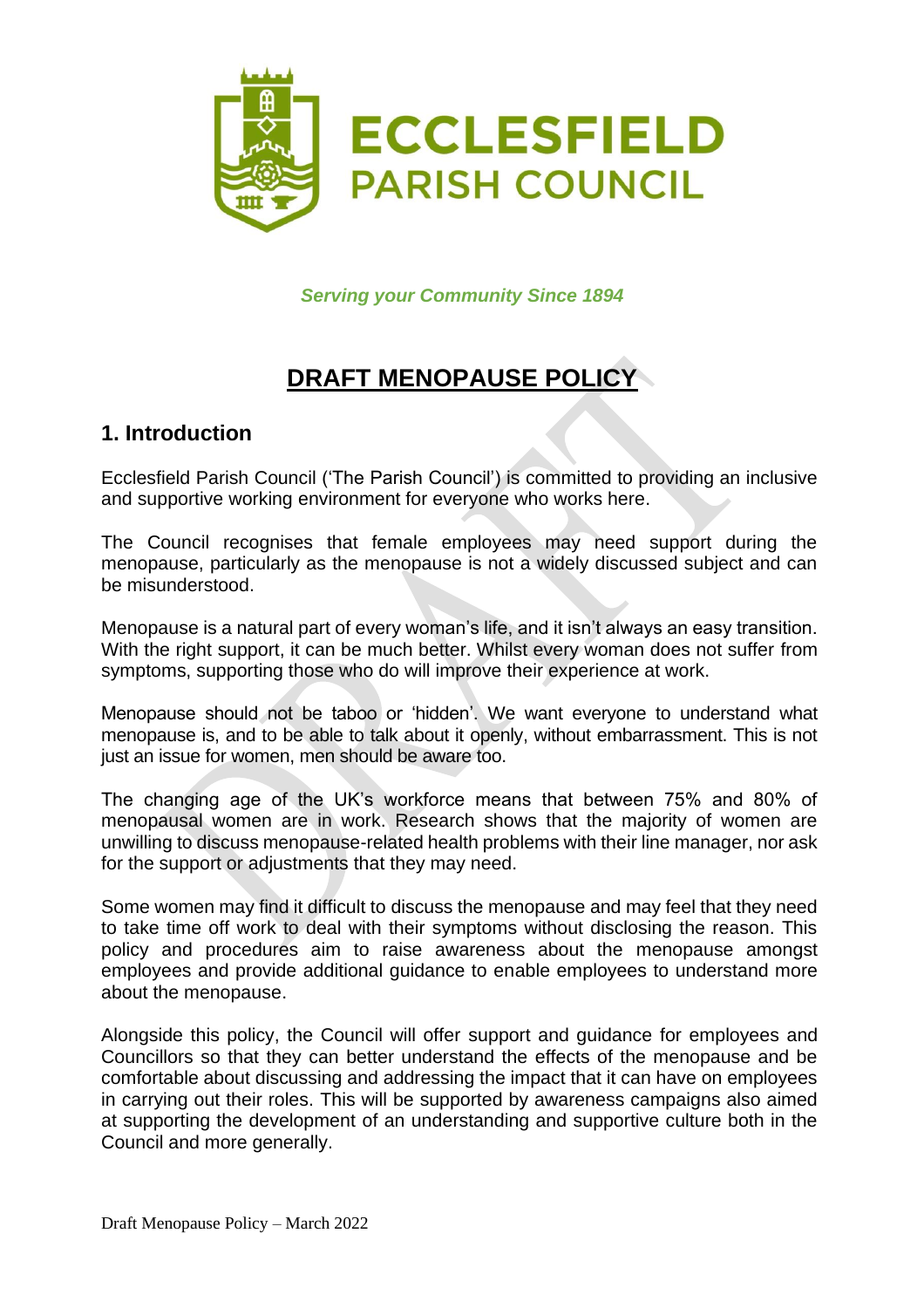The menopause can affect women in different ways. Some experience few or no symptoms, others experience mild to severe symptoms. Recognising these changes can help in making the links between workplace health and safety and the problems some women experience working through the menopause. The effects of the menopause should be considered in any relevant capability performance or issues as it is recognised that the physical and psychological symptoms of the menopause and side effects of hormone replacement therapy may have a detrimental impact on women's work performance.

Menopause is not usually associated with the workplace or with workers' health and safety however it is a protected characteristic of the Equality Act 2010. Although many experience few problems around this time, others have severe problems, and these problems can sometimes arise from the way we work and working conditions.

# **2. Accessing support**

It is recognised that the menopause is a very personal experience and different levels of support may be needed. As with all longstanding health-related conditions, the Council is aware that sympathetic and appropriate support is required from line management to help women deal with the issues arising from the menopause.

Female employees may feel uncomfortable going to their manager if they are experiencing problems, especially if the manager is male. There are other options available such as approaching the Chairman or Vice-Chairman of the Staffing Committee or seeking medical advice.

The Parish Council is committed to ensuring that conditions in the workplace do not make symptoms worse. Adjustments may be necessary to support women who are experiencing the menopause.

A risk assessment should be undertaken in order to consider the particular requirements of menopausal women and ensure that the working environment will not make their symptoms worse. The risk assessment will assist with the identification of any potential adjustments which may be required.

Working time arrangements should be flexible enough to ensure they meet the needs of menopausal women, who may at times require access to more flexible working in order to deal with their symptoms, including starting later after difficulties sleeping, needing to leave work suddenly or taking more breaks during the day.

Consideration should be given to environmental factors. Issues that have been highlighted as useful among the general working population include temperature and ventilation controls, such as the use of fans. Office seating plans could also be reviewed to enable the employee to sit near the window in order for the employee to adjust the temperature of the room accordingly.

Consideration should be given regarding access to chilled drinking water and access to adequate workplace sanitary facilities. Uniforms may exacerbate symptoms in terms of hot flushes and sweating therefore flexibility may be required to enable employees to cope with these symptoms.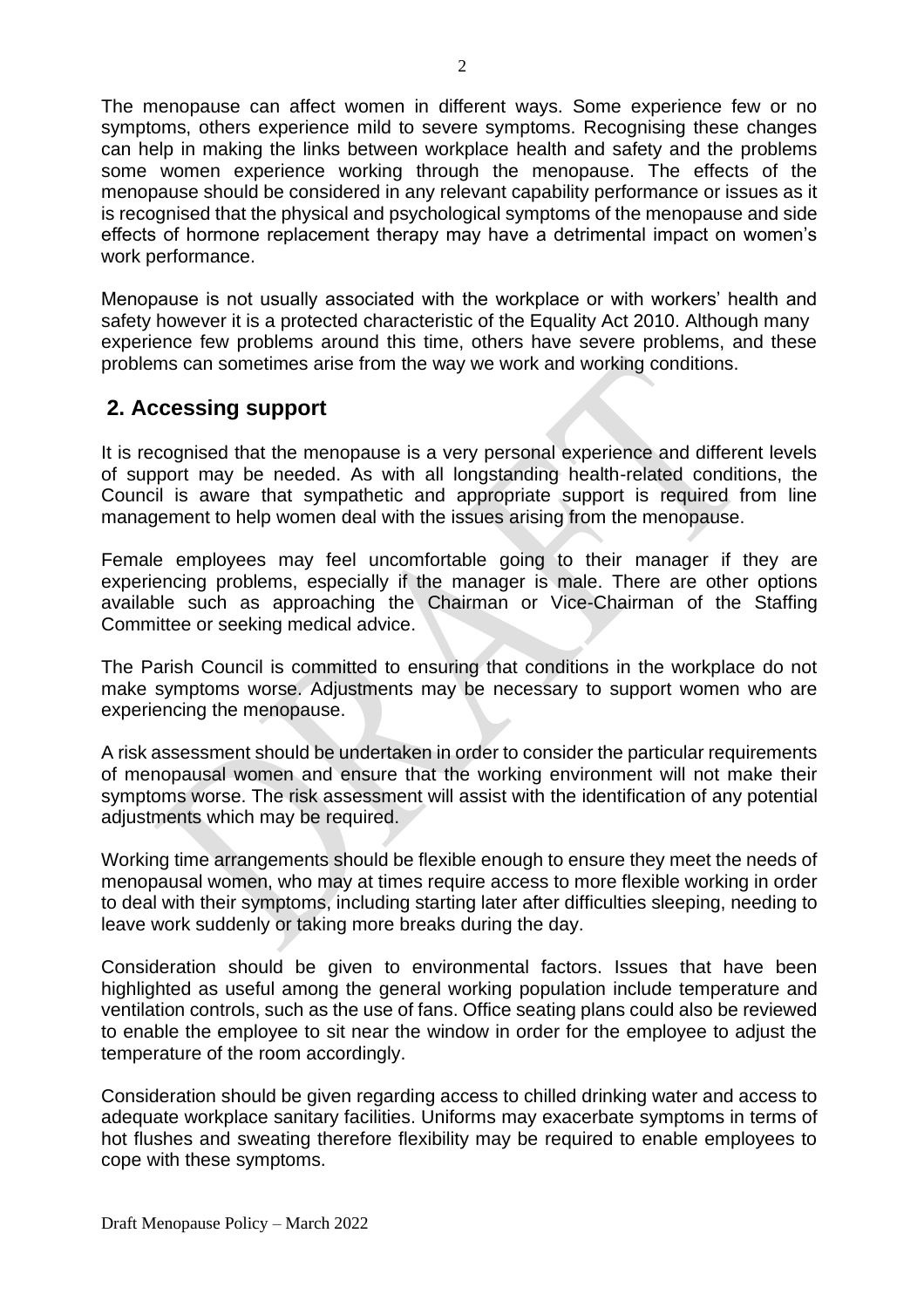Adjustments may be required to the employee's duties as hot flushes can be more difficult to cope with when undertaking high visibility work such as formal presentations and formal meetings for example.

# **3. Self Health**

Current health promotion advice to women highlights the importance of lifestyle choices before during and after the menopause and the benefits of:

- Eating healthily and regularly;
- Wearing natural fibres;
- Exercising regularly to maintain aerobic fitness levels;
- Consulting with their GP on the management of the menopause and to ensure that any symptoms are not due to any other causes;
- Contacting Occupational Health about their symptoms in order to obtain advice and support;
- Obtaining support and discussing their symptoms with a trusted manager;
- Drinking plenty of water;
- Not smoking:
- Ensuring alcohol intake is at, or below, recommended levels;
- Having access to natural light; and
- Getting adequate rest and relaxation.

These can help with some symptoms of menopause and may also help reduce the risks of other conditions in later life.

There are two main strands of law that may relate to the perimenopause and menopause:

- The Equality Act 2010 protects workers against discrimination. This includes because of their sex, a disability and their age.
- The Health and Safety at Work Act 1974 says an employer must, where reasonably practical, ensure health, safety and welfare at work.

# **4. Definitions**

- **Menopause** is defined as a biological stage in a woman's life that occurs when she stops menstruating and reaches the end of her natural reproductive life. Usually, it is defined as having occurred when a woman has not had a period for twelve consecutive months (for women reaching menopause naturally). The average age for a woman to reach menopause is 51, however, it can be earlier or later than this due to surgery, illness or other reasons.
- **Peri-menopause** is the time leading up to menopause when a woman may experience changes, such as irregular periods or other menopausal symptoms. This can be years before menopause.
- **Post-menopause** is the time after menopause has occurred, starting when a woman has not had a period for twelve consecutive months.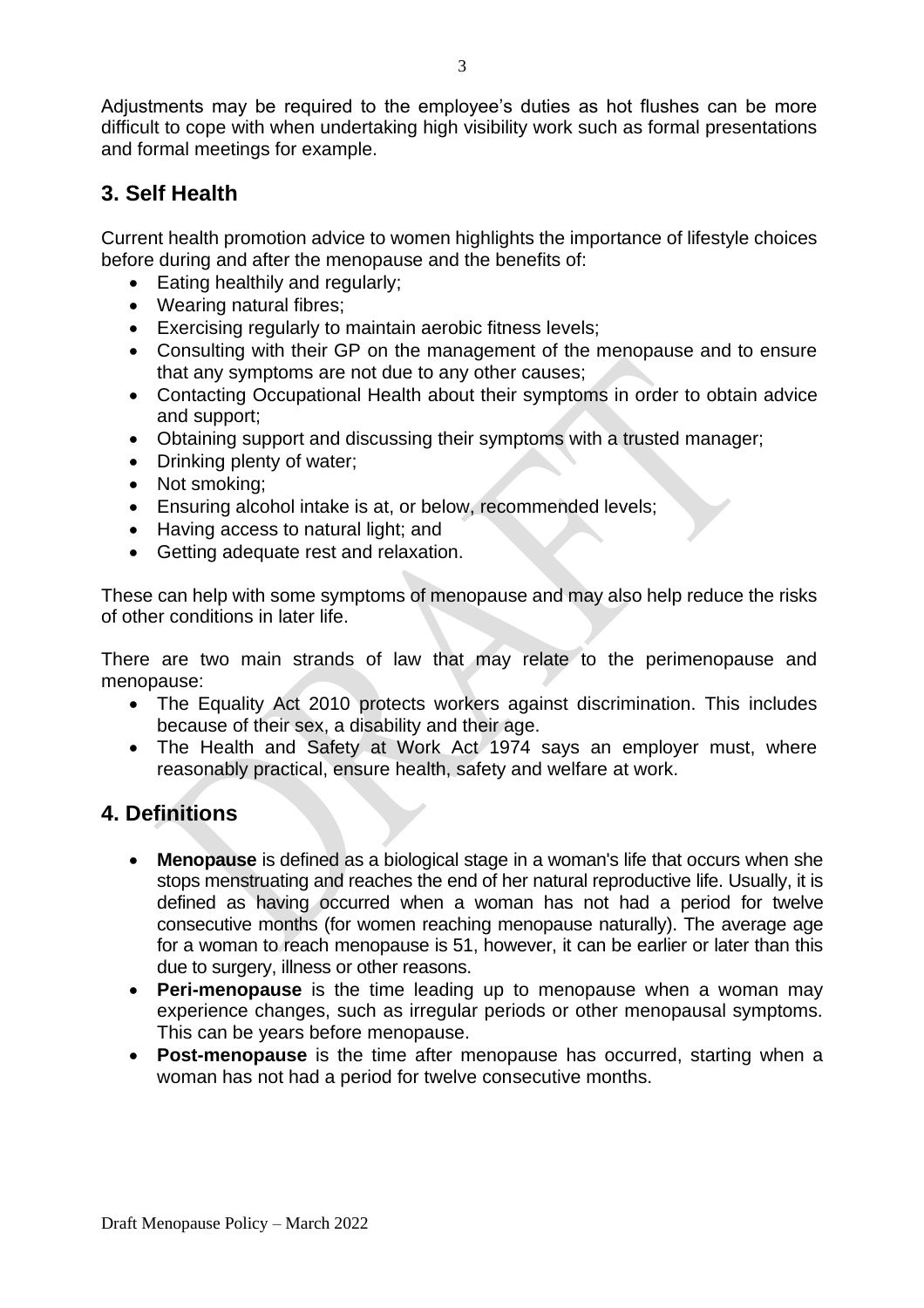# **5. Symptoms of Menopause**

It is important to note that not every woman will notice every symptom, or even need help or support. However, 75% of women do experience some symptoms, and 25% could be classed as severe.

Symptoms can manifest both physically and psychologically including, but not exclusively, hot flushes, poor concentration, headaches, panic attacks, heavy/light periods, anxiety, and loss of confidence. Some women also experience difficulty sleeping.

# **6. Links to Other Policies**

This policy is linked to, and in support of, all Parish Council policies and including Health and Safety.

# **7. SOURCES OF FURTHER ADVICE AND GUIDANCE**

• **National Institute for Health and Care Excellence (NICE) guidelines**. These explain how your GP will determine what types of treatments and interventions they can offer you. You can find out more information by using the following link https://www.nice.org.uk/guidance/NG23

• The **National Health Service** provides an overview of menopause. You can find More information at https://www.nhs.uk/conditions/menopause/

• **Menopause information.** The Royal College of Obstetricians and Gynaecologists offers further information in a dedicated area of their website at: [https://www.rcog.org.uk/en/patients/menopause/.](https://www.rcog.org.uk/en/patients/menopause/)

• **Premature Ovarian Insufficiency (POI)** information and support on very early menopause. You can find out more at [https://www.daisynetwork.org.uk](https://www.daisynetwork.org.uk/)

• **Menopause Matters.** This is an independent website providing up-to-date information about the menopause <https://www.menopausematters.co.uk/>

• **The Daisy Network** (supporting women who experience premature menopause). Further details can be found at [Charity for Women with POI | The Daisy Network](https://www.daisynetwork.org/)

• A **Government Report**, researched by the University of Leicester's School of Business has been published. Read more here https://www.gov.uk/government/publications/menopause-transition-effects-onwomens-economic-participation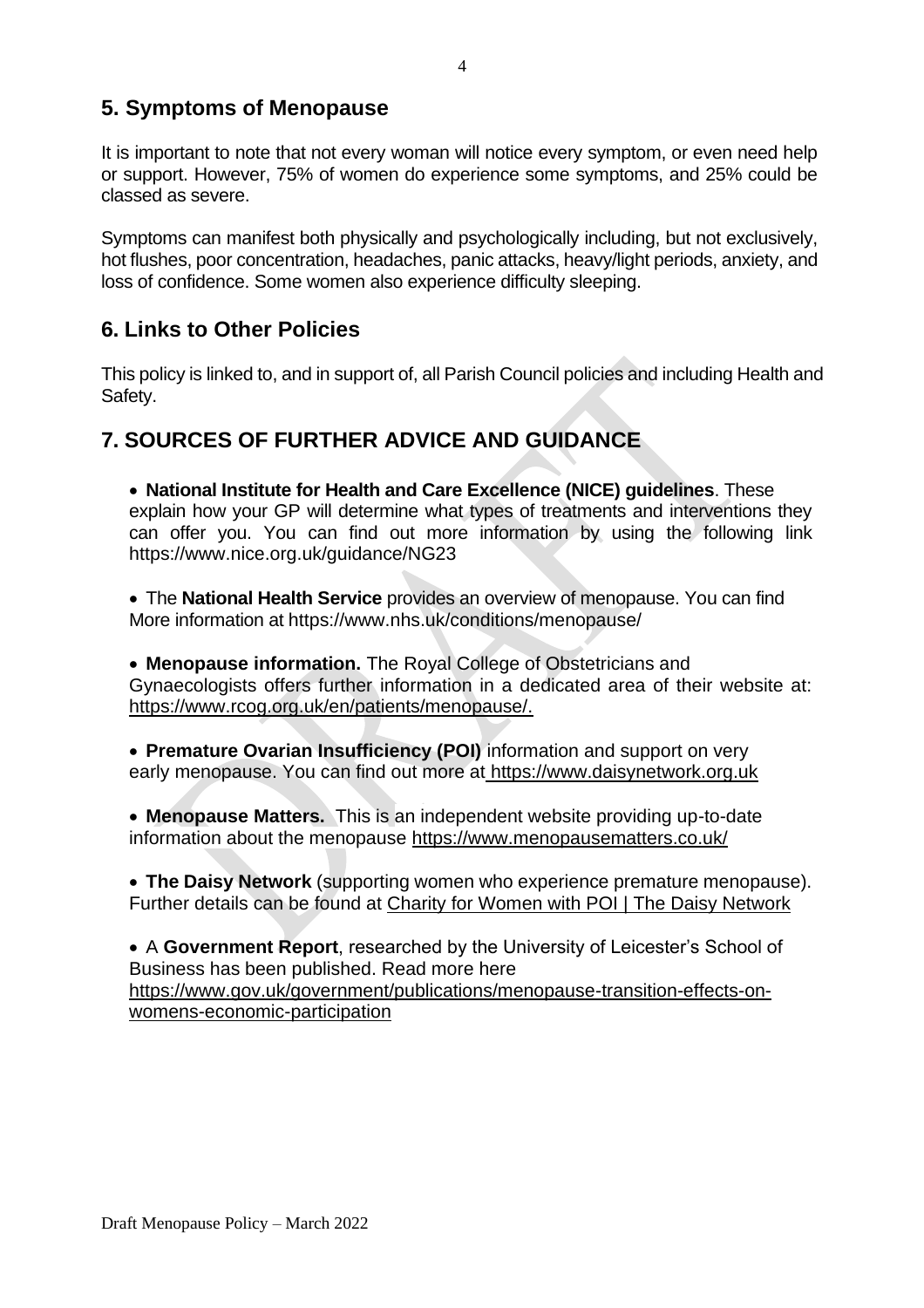# **Appendix 1 - Managers' Guidance for colleague discussions**

# **Symptoms Support**

The Parish Council recognises that every woman is different, and it is, therefore, not feasible to set out a structured set of specific guidelines.

All advice is given, and written, in accordance with the Faculty of Occupational Medicine (FOM) recommendations and best practice.

If an employee wishes to speak about their symptoms, or just to talk about how they are feeling (they may not recognise themselves that they are symptomatic), or if a male employee wishes to speak about a family member, please ensure that you:

- Allow adequate time to have the conversation.
- Find an appropriate room to preserve confidentiality.
- Encourage them to speak openly and honestly.
- Suggest ways in which they can be supported (see symptoms below) hand out the Menopause Advice Sheet (Appendix 2).
- Agree actions, and how to implement them, so that all parties agree on what has been discussed, and the next steps, before the meeting ends). Ensure that this record is treated as confidential and is stored securely.
- Agree if other members of the team should be informed, and by whom.
- Ensure that a designated time is allowed for a follow-up meeting. Do not rely on quick queries during chance encounters in the corridor or break room.

Symptoms can manifest both physically and psychologically, including, but not exhaustively or exclusively; support for women should be considered as detailed below:

#### **Hot Flushes**

- Request temperature control for their work area, such as a fan on their desk (where possible a USB connected desk fan to ensure environmentally friendly) or moving near a window, or away from a heat source.
- Easy access to drinking water.
- Be allowed to adapt prescribed uniform, such as by removing a jacket.
- Have access to a restroom for breaks if their work involves long periods of standing or sitting, or a quiet area if they need to manage a severe hot flush.

#### **Heavy/light Periods**

- Have permanent access to washroom facilities.
- Request an extra uniform.
- Ensure sanitary products are available in washrooms, in order to obtain personal protection.
- Ensure storage space is available for a change of clothing.

#### **Headaches**

- Have ease of access to fresh drinking water.
- Offer a quiet space to work.
- Offer noise-reducing headphones to wear in open offices.
- Have time out to take medication if needed.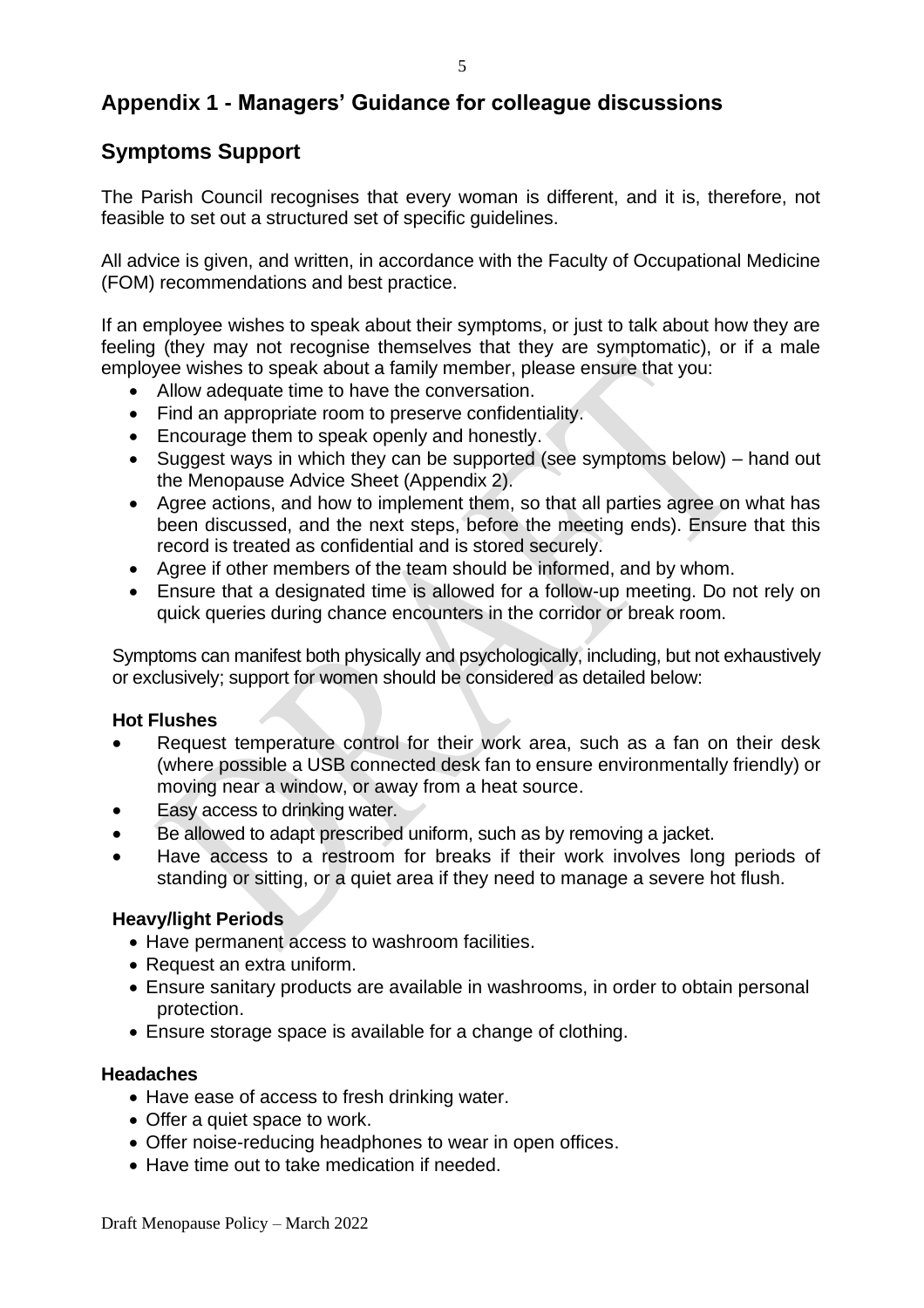#### **Difficulty Sleeping**

• Ask to be considered for flexible working, particularly suffering from a lack of sleep.

#### **Low Mood**

- Agree time out from others, when required, without needing to ask for permission.
- Identify a 'buddy' for the colleague to talk to outside of the work area.
- Identify a 'time out space' to be able to go to 'clear their head'.

#### **Loss of Confidence**

- Ensure there are regular Personal Development Discussions.
- Have regular protected time with their manager to discuss any issues.
- Have agreed protected time to catch up with work.

#### **Poor Concentration**

- Discuss if there are times of the day when concentration is better or worse and adjust working pattern/practice accordingly.
- Review task allocation and workload.
- Provide books for lists, action boards, or other memory-assisting equipment.
- Offer quiet space to work.
- Offer noise-reducing headphones to wear in open offices.
- Reduce interruptions.
- Have agreements in place in an open office that an individual is having 'protected time', so that they are not disturbed.
- Have agreed protected time to catch up with work.

#### **Anxiety**

- Identify a 'buddy' for the colleague to talk to outside of work their area.
- Be able to have time away from their work to undertake relaxation techniques.
- Undertake mindfulness activities such as breathing exercises or going for a walk.

#### **Panic Attacks**

- Agree time out from others, when required, without needing to ask for permission.
- Identify a 'buddy' outside of the office.
- Be able to have time away from their work to undertake relaxation techniques.
- Undertake mindfulness activities such as breathing exercises or going for a walk.

Discuss whether the member of staff has visited their GP. Depending on the discussion, this may be the next step suggested, particularly if the areas of difficulty are sleeping, panic attacks or anxiety.

If they have visited their GP, and are being supported by them, it may be helpful at this point to make an Occupational Health referral to give specific advice regarding the workplace.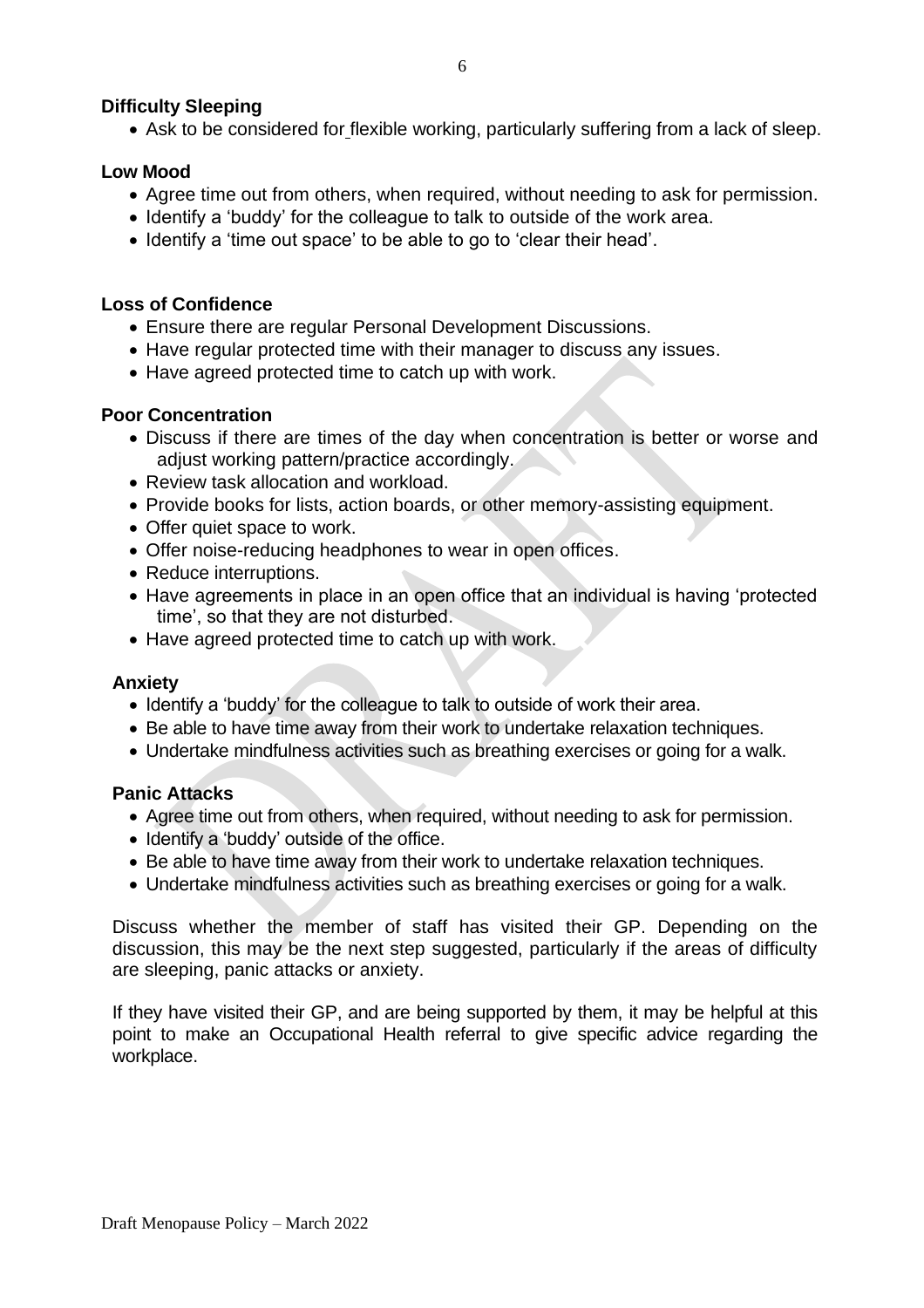### **Appendix 2 - Menopause Advice Sheet – How to talk to your GP about menopause**

If you are suffering from menopausal symptoms to the point they're getting in the way of you enjoying life, it's time to talk to your doctor. But, sometimes, that's easier said than done.

We all know how difficult it can often be just to get an appointment, and then it's often only ten minutes. And talking about symptoms can be hard, let alone if you feel rushed or unprepared. So, what can you do? We've put together some helpful, straightforward tips to help you get the best from your appointment.

**Don't wait**. It is all too common for women to feel they must simply 'put up' with menopausal symptoms as a part of life, but if they are affecting you, there are things you can do, and support available. There is no need to wait until symptoms feel unbearable.

**Read the NICE guidelines**. This stands for National Institute for Health and Care Excellence and these guidelines are what your doctor will use to determine the type of conversations to have with you and treatments to offer. There are guidelines for patients, which are really useful to read before you see your GP, so you know what to expect.

**Prepare for your appointment.** It's easier for your doctor to understand what's going on if you provide them with all the information. That may sound obvious, but blood tests to say where you are on the menopause transition aren't always available or accurate – your hormones can fluctuate daily during this time. So, your doctor will be thinking about what to recommend for you, based on your symptoms.

**Keep a list of your symptoms**, your menstrual cycle, hot flushes, how you're feeling, and any changes you've noticed. Write them down and take them to your appointment. Your doctor will thank you for it, and it's more likely that together, you'll find the right solution faster. And, if you have any preferences about how you manage your symptoms, tell them that too – for example, if you'd like to try hormone replacement therapy (HRT), or not.

**Ask the receptionist which doctor** is best to talk to about menopause. They are often the font of all knowledge at a surgery and can help you find the best person to speak to  $-$  it might not be your usual GP it could be someone who has had special training in the subject.

**Ask for a longer appointment**. If you don't think your standard appointment will be long enough, try to book a double appointment, as some surgeries do offer this.

**Don't be afraid to ask for a second opinion**. If you don't feel you've received the help you need, ask to speak to someone else. Don't be put off, you know how you're feeling, and how it's affecting you.

**Ask if there is a menopause clinic in your area**. Occasionally, there are regional clinics, specifically devoted to menopause. If there is one in your area, and you think this would be helpful, ask for a referral.

**Take your partner or a friend with you**. The chances are, you spend your life supporting others and, during menopause, it's your turn to ask them for support. Your partner, or a friend, will know how the symptoms are affecting you. They could support you at the appointment, and also find out how they can continue supporting you.

Draft Menopause Policy – March 2022